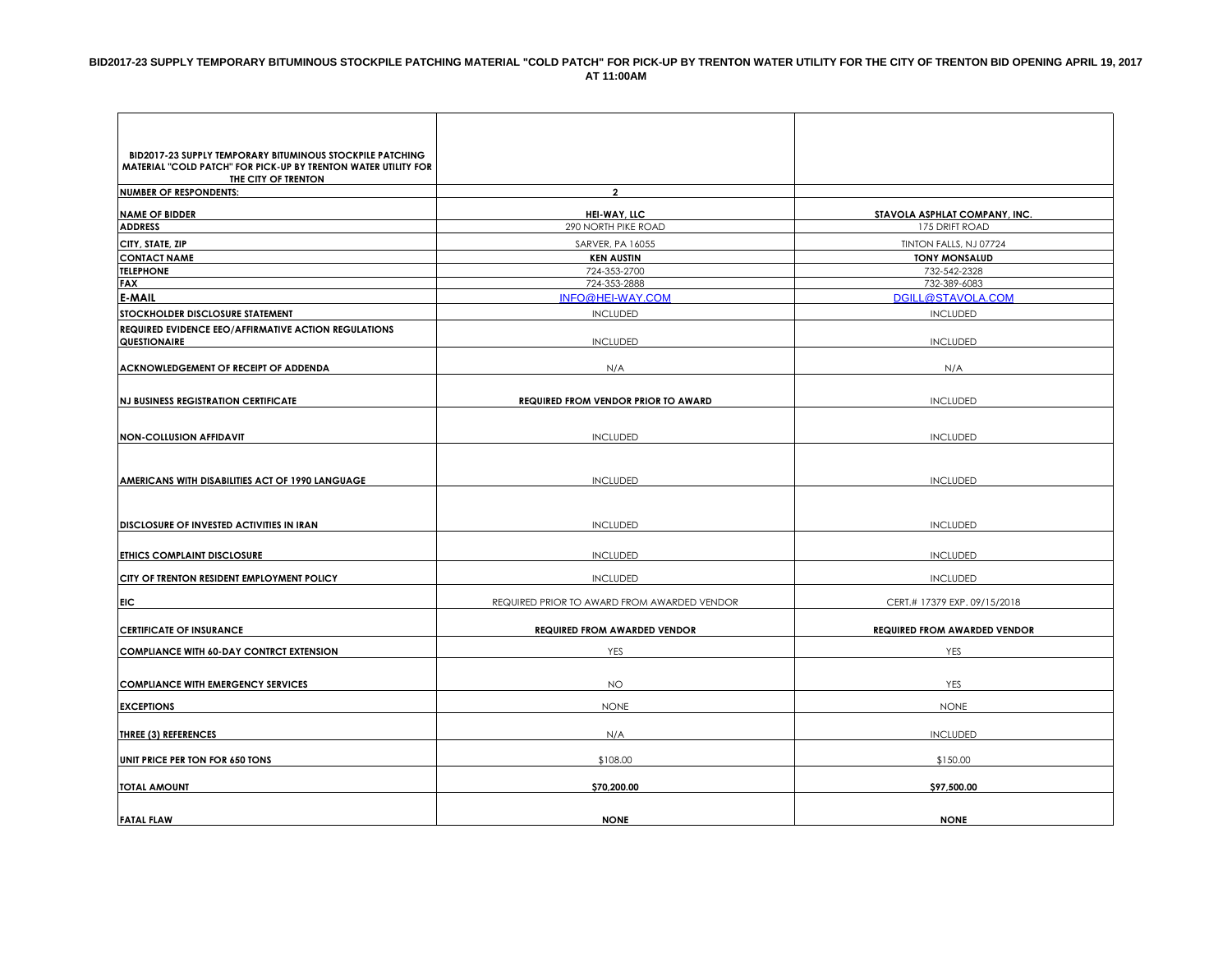# **Trenton Water Works** Construction & Maintenance Office Fiscal Year 2018 Operating Account 836-03 (7/1/17 to 6/30/18)

Cold Patch Contract (650 tons) - Proposal & Specifications (Bituminous Stockpile Patching Material/Temporary Patchite)

## PROPOSAL

The undersigned proposes to supply temporary Bituminous Stockpile Patching Material "Cold Patch" for pickup in accordance with the attached Specification and following Proposal:

| Item | Description | Units | Quantity       | Unit Price | <b>Total Price</b> |
|------|-------------|-------|----------------|------------|--------------------|
|      | Cold Patch  | Tons  | 650            | 08         | 70,200             |
|      |             |       | Grand Total >> | 70,200     |                    |

Submitted by:

(Company Name) HEI-WAY LLC

(Signature)

(Printed Name) KEAN PITCAIRN

(Person to Contact, Please Print) KEN AUSTIN

(Telephone) 267-566-8017

Vendor shall be within 25 miles of the Trenton Water Works Cortland Street Facility as material shall be is to be picked up as needed by the Trenton Water Works.

Cold Patch material shall meet the attached specifications as listed in the PennDOT Chapter 3, Section 485, Bituminous Stockpile Patching Material Specification for Non-fiber Cold Patch.

NOTE: "Rockite" does not qualify in meeting the specifications.

HEI, WAY LLC FOB LOCATION: 2950 STATE ROAD BENSALEM PA 19020